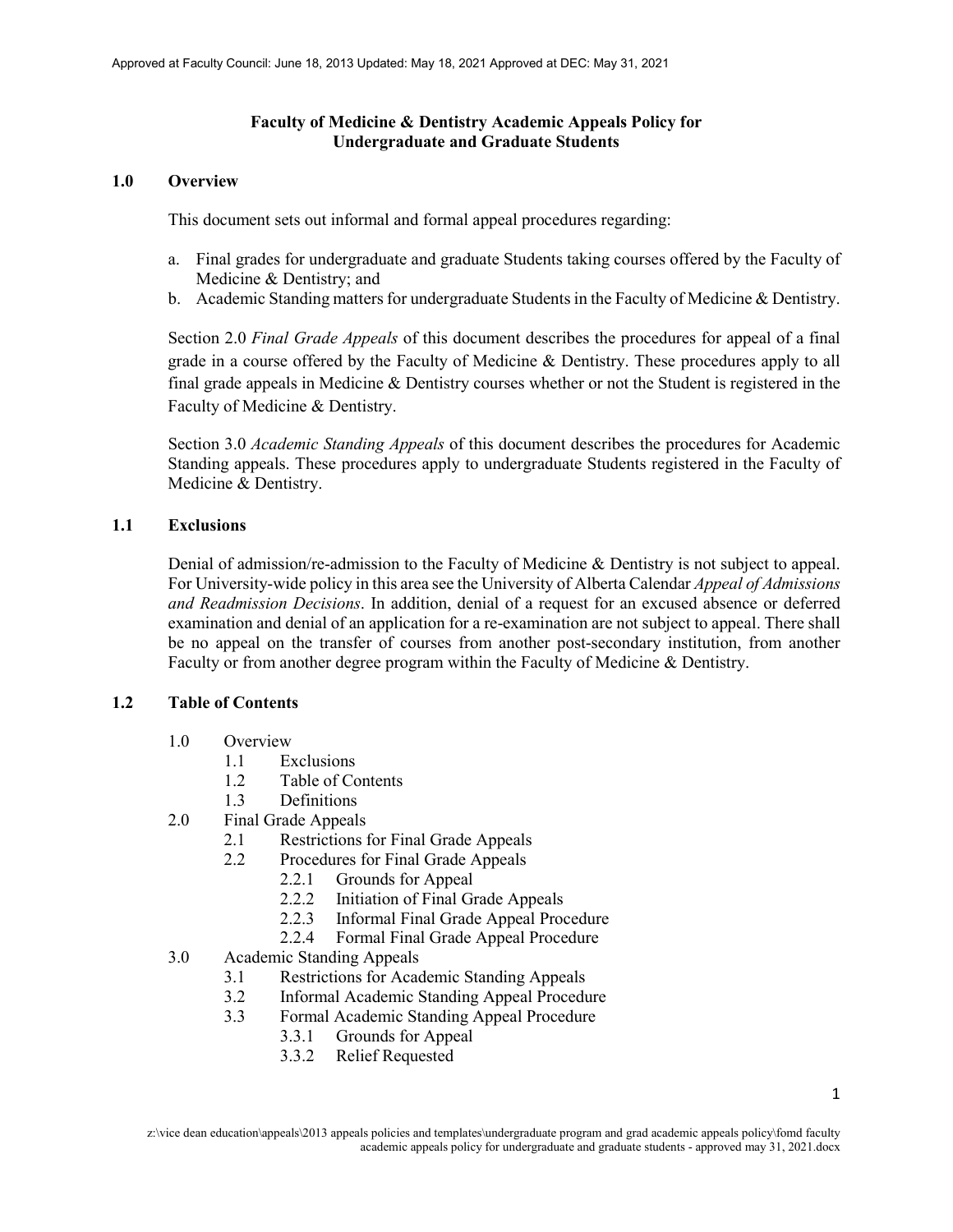- 4.0 Appeals to the Faculty Academic Appeals Committee (FAAC)
	- 4.1 Information on the Preparation and Submission of Appeals
- 5.0 Faculty Academic Appeals Committee
	- 5.1 Authority
	- 5.2 Jurisdiction of the FAAC
	- 5.3 Powers of the FAAC
	- 5.4 Composition of the FAAC
	- 5.5 Terms of Office for FAAC Members
	- 5.6 Constituting the Panel to Hear an Appeal
- 6.0 FAAC Procedures
	- 6.1 Procedures Prior to an FAAC Hearing
	- 6.2 The FAAC Hearing Date
	- 6.3 Procedures at the FAAC Hearing<br>6.4 FAAC Suggested Hearing Proced
	- FAAC Suggested Hearing Procedures
	- 6.5 Communicating the Decision of the FAAC
	- 6.6 Confidentiality of Hearing and Material
- 7.0 Service and Notice
- 8.0 Amendment of the Policy

### **1.3 Definitions:**

Definitions listed below apply to this document only with no implied or intended institution-wide use:

- 1. "Academic Standing" means any matter covered in a Faculty's academic standing regulations as approved by GFC, its Executive or the GFC Programs Committee (PC) and as published in the University Calendar. Academic Standing comprises such matters as continuation in a program, promotion, graduation, and the requirement for a student to withdraw. Unless stated otherwise, changes to academic standing regulations affect new students, continuing students, and students readmitted to a program or Faculty. Students should refer annually to the University Calendar for the Academic Standing regulations governing their degree programs."
- 2. "ASC" means Academic Standing Committee. The committees within Medicine, Dentistry and Dental Hygiene, Medical Laboratory Science and Radiation Therapy, responsible for assessing the Academic Standing of undergraduate Students in the Faculty of Medicine & Dentistry.
- 3. "Advisor" means a person who will assist the Appellant or the Respondent during the appeal process. Assistance may be provided by the Office of the Student Ombuds, Office of Advocacy and Wellbeing (OAW), Student Legal Services, legal counsel or another Advisor of the Appellant's or Respondent's choice.
- 4. "Appellant" means a Student appealing a decision of the Faculty of Medicine & Dentistry.
- 5. "Chair" means the Chair of the Faculty of Medicine & Dentistry's Academic Appeals Committee.
- 6. "DDS" means Doctor of Dental Surgery.
- 7. "DH" means Dental Hygiene.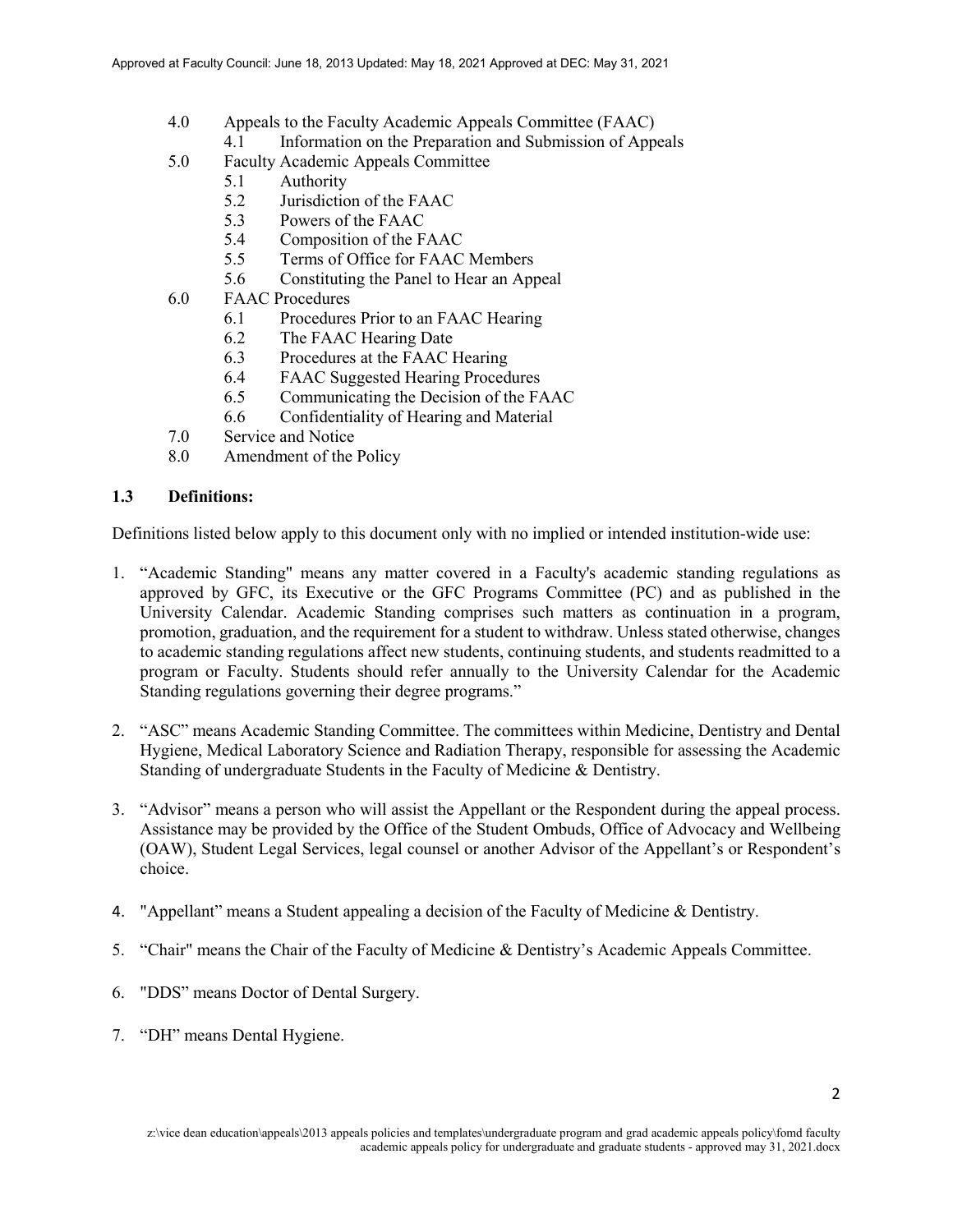- 8. "Dean" means the Dean, or delegate, of the Faculty of Medicine & Dentistry whose decision is being appealed.
- 9. "Evaluation of Performance" means the periodic assessment of the clinical skills and attributes of a Student, as conducted by the rotation/clerkship Preceptor(s) and/or a formal structured assessment within a clinical discipline.
- 10. "Faculty" means the Faculty of Medicine & Dentistry (FoMD) and includes any person or body who has exercised or is exercising any power of the Faculty with respect to final grades and Academic Standing ("faculty" used in the lower case means full-time academic staff).
- 11. "FAAC" means the Faculty Academic Appeals Committee. The FAAC is the final Faculty level of appeal for Students as noted in Section 5.0 of this document.
- 12. "FASPC" means the Faculty of Medicine & Dentistry Academic Standing and Promotion Committee. The FASPC is responsible for applying the Academic Standing regulations in the review of undergraduate Student academic performance.
- 13. "Grade" means the composite of all marks assigned in a course (which includes but is not limited to clinical rotations) as detailed in the course syllabus and/or Calendar.
- 14. "GFC" means General Faculties Council. The University's governing body that has statutory authority over academic matters and student affairs.
- 15. "GFC AAC" means the General Faculties Council Academic Appeals Committee.
- 16. "OAW" means the Office of Advocacy and Wellbeing in the Faculty of Medicine & Dentistry.
- 17. "MD" means Doctor of Medicine.
- 18. "MLS" means Medical Laboratory Science.
- 19. "RADTH" means Radiation Therapy Program.
- 20. "Panel" means, the FAAC members constituted to hear an appeal as set out in Section 5.6 of this policy.
- 21. "Panel Member" means the Chair, or a member of the Panel of Faculty Members or the Panel of Students, as set out in Section 5.4 of this policy.
- 22. "Public Safety" may include, but is not limited to, protection from behaviours of the Student as a result of mental illness, harassment by the Student or other perceived violent or disturbing behaviour by the Student.
- 23. "Student" means an undergraduate or graduate Student, as defined in the University of Alberta Calendar.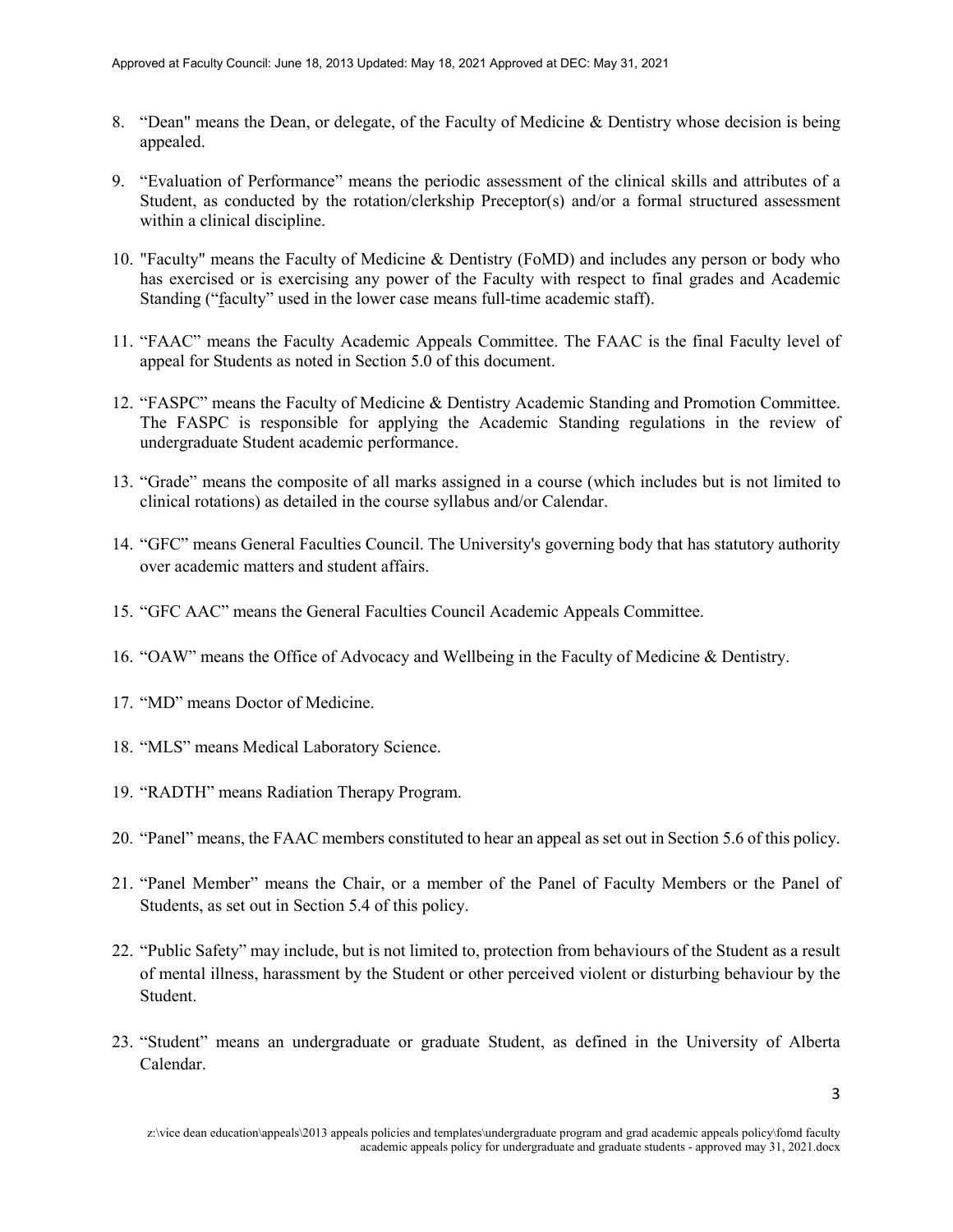- 24. "Respondent" means a person designated by the Dean, or delegate, who responds to an appeal on behalf of the Faculty.
- 25. "University" means the University of Alberta.
- 26. "Vice-Dean, Education" means the senior faculty officer responsible for all facets of education in the Faculty of Medicine & Dentistry. The Vice-Dean, Education, acts under delegated authority from the Dean to oversee Faculty of Medicine & Dentistry student appeals.
- 27. "Working Day" is defined as a day on which University administrative offices are open. For the purposes of these regulations, the day preceding the Christmas holiday period shall not be considered a Working Day for appeal deadlines.
- 28. "Written Reasons" is a brief written summary of the arguments and evidence presented at the FAAC hearing along with the reasons for the decision.

# **2. 0 Final Grade Appeals**

There are informal levels of appeal and a final level of formal appeal for final grades<sup>[1](#page-3-0)</sup> in the FoMD. Before launching a formal appeal, Students shall try to resolve the issue concerning the final grade assigned through the informal grade appeal procedure outlined in Section 2.2.2. Students must have exhausted all informal grade appeal processes before appealing to the Faculty Academic Appeals Committee (FAAC).

For the purposes of this policy, FoMD courses include courses outlined in the Calendar as well as any courses subsequently approved and offered by the FoMD that have been posted on Bear Tracks.

#### **2.1 Restrictions for Final Grade Appeals**

Denial of a request for an excused absence or deferred examination and denial of an application for a reexamination are not subject to appeal. For complete regulations concerning re-examination privileges, consult *Appeal of Admissions and Readmission Decisions in* the University of Alberta Calendar.

Grade appeals will not be considered in cases in which a deferred examination or re-examination was granted but the Student failed to take the exam.

Students who have been charged under the *Code of Student Behaviour* and have been given a sanction that affects their grade in the course are subject to the restrictions set out in Section 30.5.1 of the *Code of Student Behaviour*:

[https://www.ualberta.ca/governance/resources/policies-standards-and-codes-of-conduct/code-of-student](https://www.ualberta.ca/governance/resources/policies-standards-and-codes-of-conduct/code-of-student-behaviour.html)[behaviour.html](https://www.ualberta.ca/governance/resources/policies-standards-and-codes-of-conduct/code-of-student-behaviour.html)

<span id="page-3-0"></span> $\overline{\phantom{a}}$ <sup>1</sup> In this policy when Grade(s) is being referenced, Grade always refers to the Final Grade.

z:\vice dean education\appeals\2013 appeals policies and templates\undergraduate program and grad academic appeals policy\fomd faculty academic appeals policy for undergraduate and graduate students - approved may 31, 2021.docx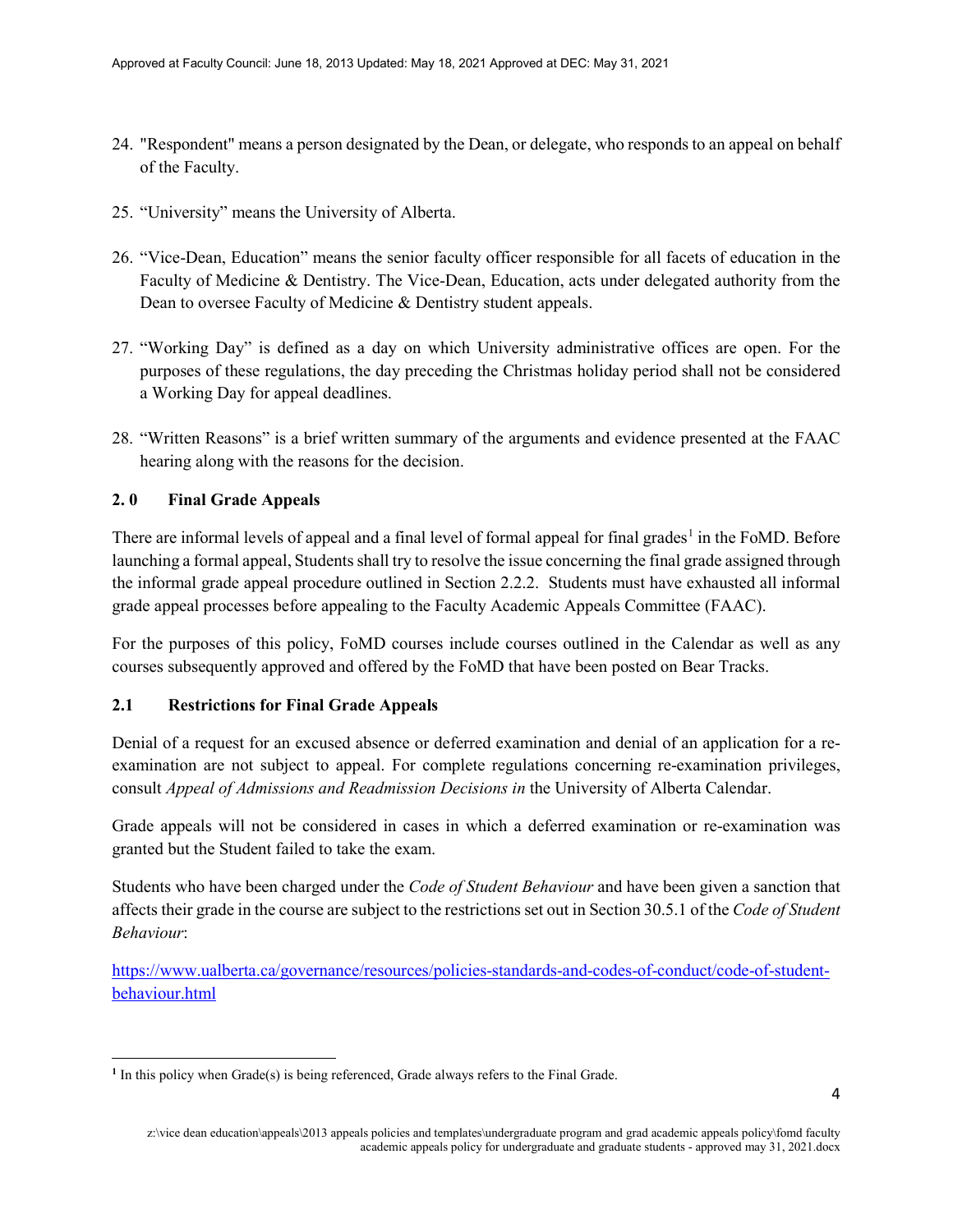#### **2.2 Procedures for Final Grade Appeals**

#### **2.2.1 Grounds for Appeal**

The final grade assigned in a course may be appealed by the Student on the following grounds, which may include, but are not limited to:

- a. procedural errors;
- b. bias or discrimination against the Student.

Documentation in support of the grounds for appeal must be submitted, where relevant.

### **2.2.2 Initiation of Final Grade Appeals**

There are deadlines for the initiation of informal and formal grade appeals. **Informal grade appeals must be initiated within ten (10) Working Days** of the grade being posted by the Faculty in the manner described by the course coordinator or program. Failing resolution of any informal grade appeal, **formal grade appeals must be submitted by the student with complete documentation within ten (10) Working Days** of the deemed receipt of written notification of the informal (last level) decision being appealed. Late grade appeals will not be considered.

For undergraduate students who have been granted a deferred final examination or a re-examination, and subsequently decide that they want to appeal the Grade received for the deferred examination or reexamination, the deadline for submitting a grade appeal is **ten (10) Working Days** after the date the grade has been posted by the Faculty.

#### **2.2.3 Informal Final Grade Appeal Procedure**

**Informal grade appeals must be initiated within ten (10) Working Days of the grade being posted by the Faculty.** Students are to use the *Informal Final Grade Appeal* form (Appendix 1 of this policy) to initiate the informal process.

Students taking courses offered by the FoMD shall attempt to resolve grievances regarding their grade in a course with the individuals set out in the chart below. There are three (3) levels in the informal process to resolve grievances concerning grades (see the charts below). The grievance concerning the grade may be resolved with the 1st level or 2nd level decision maker and it may not be necessary for a Student to pursue all three (3) levels of informal appeal. The informal process is meant to precede and to avoid the need for formal appeal, but does not preclude a formal appeal to the FAAC.

| Program/Year/Courses | 1 <sup>st</sup> Level Decision | $2nd$ Level Decision              | 3 <sup>rd</sup> Level Decision |
|----------------------|--------------------------------|-----------------------------------|--------------------------------|
|                      | Maker                          | Maker                             | Maker                          |
| <b>DDS</b>           | Course                         | Associate Chair,                  | Senior Associate Dean,         |
|                      | Coordinator/Director,          | Academic, Department of Dentistry |                                |
|                      | Instructor or Small Group      | Dentistry                         |                                |
|                      | Coordinator                    |                                   |                                |

z:\vice dean education\appeals\2013 appeals policies and templates\undergraduate program and grad academic appeals policy\fomd faculty academic appeals policy for undergraduate and graduate students - approved may 31, 2021.docx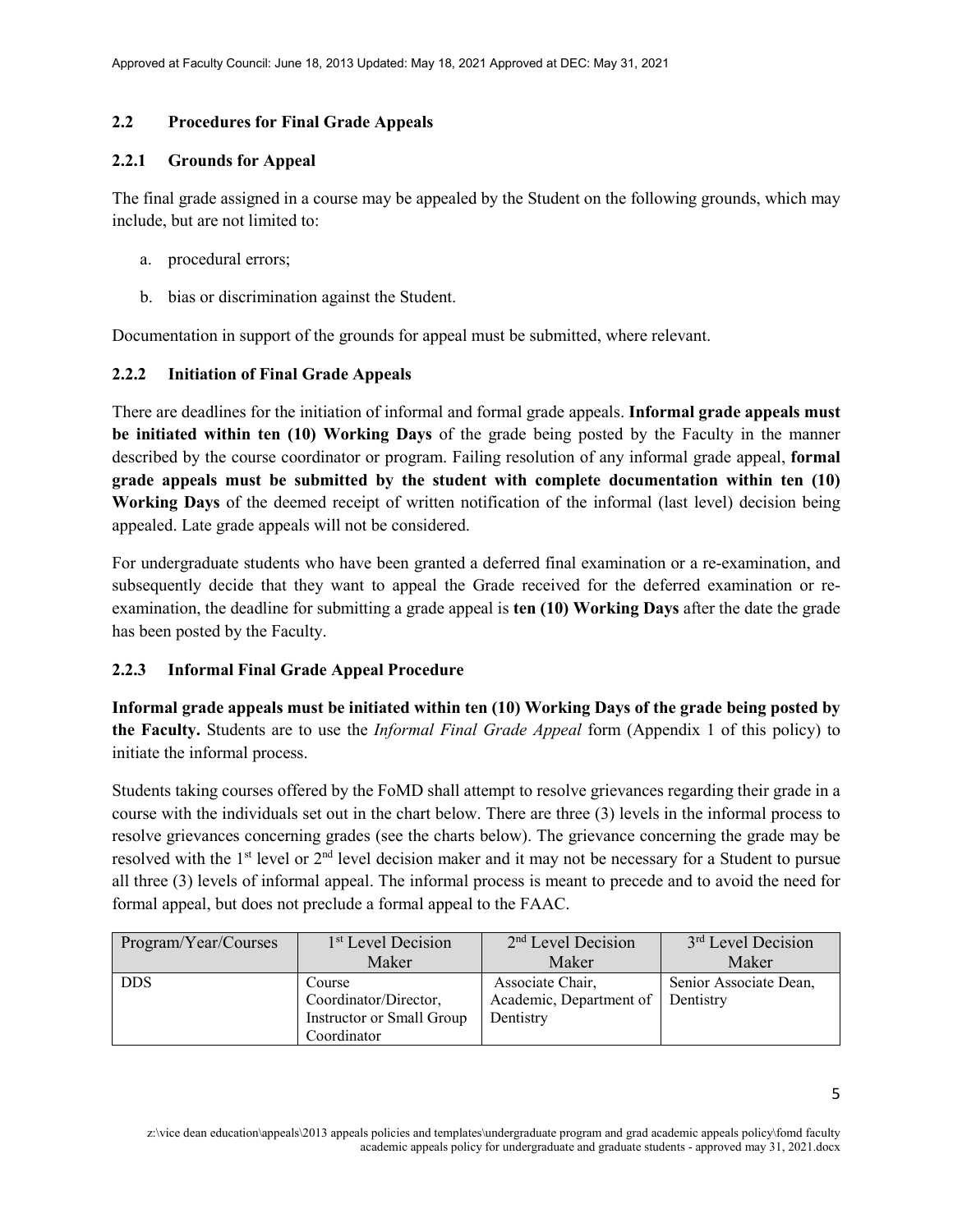| Program/Year/Courses | 1 <sup>st</sup> Level Decision | 2 <sup>nd</sup> Level Decision | 3 <sup>rd</sup> Level Decision |
|----------------------|--------------------------------|--------------------------------|--------------------------------|
|                      | Maker                          | Maker                          | Maker                          |
| DH                   | Course                         | Director, Dental Hygiene       | Senior Associate Dean,         |
|                      | Coordinator/Instructor or      | Program                        | Dentistry                      |
|                      | Small Group Coordinator        |                                |                                |
| $MD - Years 1$ and   | Course                         | Assistant Dean,                | Associate Dean, MD             |
| Year 2               | Coordinator/Instructor         | Academic                       | Program                        |
|                      |                                | MD Program                     |                                |
| $MD - Years 3$ and 4 | Clerkship Coordinator          | Assistant Dean,                | Associate Dean, MD             |
|                      |                                | Academic                       | Program                        |
|                      |                                | MD Program                     |                                |
| <b>MLS</b>           | Course                         | Program Coordinator,           | Program Director,              |
|                      | Coordinator/Instructor         | Medical Laboratory             | Medical Laboratory             |
|                      |                                | Sciences                       | Science                        |
| <b>RADTH</b>         | Course                         | Senior Program Director,       | Chair, Department of           |
|                      | Coordinator/Instructor         | Radiation Therapy              | Oncology or designate          |

| Program                  | 1 <sup>st</sup> Level Decision Maker | 2 <sup>nd</sup> Level Decision Maker | 3 <sup>rd</sup> Level Decision Maker |
|--------------------------|--------------------------------------|--------------------------------------|--------------------------------------|
| <b>Graduate Students</b> | Instructor                           | Department Chair                     | Associate Dean,                      |
| (registered with the     |                                      |                                      | Research/Graduate                    |
| FGSR)                    |                                      |                                      | Programs                             |
| <b>Graduate Students</b> | Instructor                           | Director, Division of                | Associate Dean                       |
| (registered with the     |                                      | Anatomy                              | Research/Graduate                    |
| FGSR) taking ANAT        |                                      |                                      | Programs                             |
| Undergraduate Students   | Instructor                           | Undergraduate, Associate             | Associate Dean,                      |
| from other Faculties     |                                      | Chair                                | Research/Graduate                    |
| taking BIOCH, CELL,      |                                      |                                      | Programs                             |
| NEURO, PMCOL, and        |                                      |                                      |                                      |
| <b>PHYSL</b>             |                                      |                                      |                                      |
| Undergraduate Students   | Instructor                           | Director, Division of                | Associate Dean                       |
| from other Faculties     |                                      | Anatomy                              | Research/Graduate                    |
| taking                   |                                      |                                      | Programs                             |
| <b>ANAT</b>              |                                      |                                      |                                      |

Once the decision maker has met with the Student to review the grade and has made a decision, they will complete the *Informal Final Grade Appeal* form, and provide their decision to the Student, normally, **within 5 Working Days**. If the matter is not resolved, the student must initiate each informal level of review **within**   $t$ en (10) Working Days<sup>[2](#page-5-0)</sup> of the deemed receipt of the written decision<sup>[3](#page-5-1)</sup> from the appropriate decision maker.

# **2.2.3.1 Procedures for the 3rd Level Decision Maker**

 $\overline{a}$ 

If the matter is not resolved by the informal process, the  $3<sup>rd</sup>$  level decision maker is responsible for informing the Student, in writing, of the outcome of the informal appeal and informing the Student that:

<span id="page-5-0"></span><sup>&</sup>lt;sup>2</sup> For accreditation purposes there needs to be specific time lines for resolution of the appeal and communication with the student concerned.

<span id="page-5-1"></span>**<sup>3</sup>** Under the terms of this policy, written decisions may be effected by pick-up or hand-delivery, by mail, or by courier, see Section 7.0 *Service and Notice*.

z:\vice dean education\appeals\2013 appeals policies and templates\undergraduate program and grad academic appeals policy\fomd faculty academic appeals policy for undergraduate and graduate students - approved may 31, 2021.docx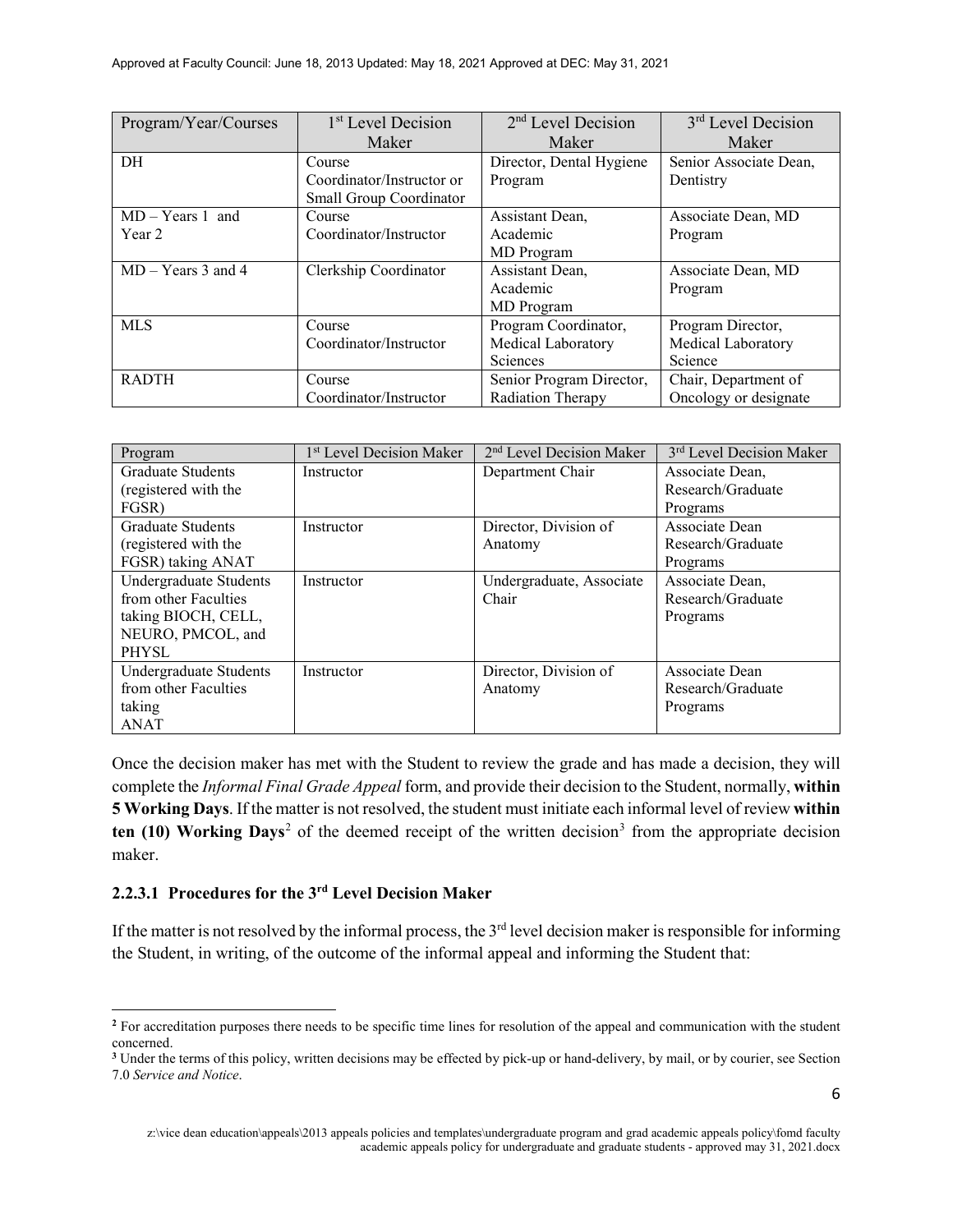- a. there is a right of formal appeal to the FAAC;
- b. any formal appeal must be submitted to the **Vice-Dean, Education, in the Faculty of Medicine & Dentistry, 2J2 Walter C Mackenzie Health Sciences Centre**;
- c. the deadline for submitting a formal appeal is **within fifteen (15) Working Days** from the deemed receipt of the written decision; and
- d. the Student has the right to the assistance of an Advisor.

# **2.2.4 Formal Final Grade Appeal Procedure**

To initiate a formal grade appeal, the Student must complete the *Academic Appeal Form* attached as Appendix 2 to this policy, and submit it along with any and all supporting documentation to the **Vice-Dean, Education, in the Faculty of Medicine & Dentistry, 2J2 Walter C Mackenzie Health Sciences Centre, within fifteen** (15) Working Days of the deemed receipt of the written decision from the  $3<sup>rd</sup>$  Level Decision Maker.

Decisions of the FAAC concerning grade appeals are final and binding. There is no further right of appeal to the GFC Academic Appeals Committee (GFC AAC). As noted in Section 1.4 of the University's Academic Appeals Policy, the GFC AAC has no jurisdiction to hear an appeal with respect to marks or grades awarded.

# **3.0 Academic Standing Appeals**

The Faculty of Medicine & Dentistry has established Academic Standings regulations approved by FoMD Faculty Council and by General Faculties Council as published in the University Calendar. Academic Standing regulations for the Student's program are governed by the current Calendar. Degree program requirements are governed by the Calendar in effect at the time the Student was admitted or readmitted to the FoMD.

In the FoMD, an undergraduate student's Academic Standing is assessed at the end of the academic year by two committees: the program-level Academic Standing Committee (ASC), and the Faculty Academic Standings and Promotion Committee (FASPC).

The FoMD has established program-level ASC's for each program: four in Medicine (MD); one in Medical Laboratory Science (MLS); one in Radiation Therapy (RADTH); and one in Dentistry, for Students in both the DDS and DH programs.

The appropriate program ASC assesses Academic Standing for each Student in the program in accordance with the Academic Standing regulations set out in the University Calendar. The ASC prepares lists of Students in various Academic Standing categories and makes recommendations to the FASPC.

The FoMD Faculty Council has delegated to the FASPC the responsibility for applying the Academic Standings regulations in the review of undergraduate Student academic performance.

In the regulations set out below, when Academic Standing appeals are being referenced "Student" always refers to an undergraduate Student.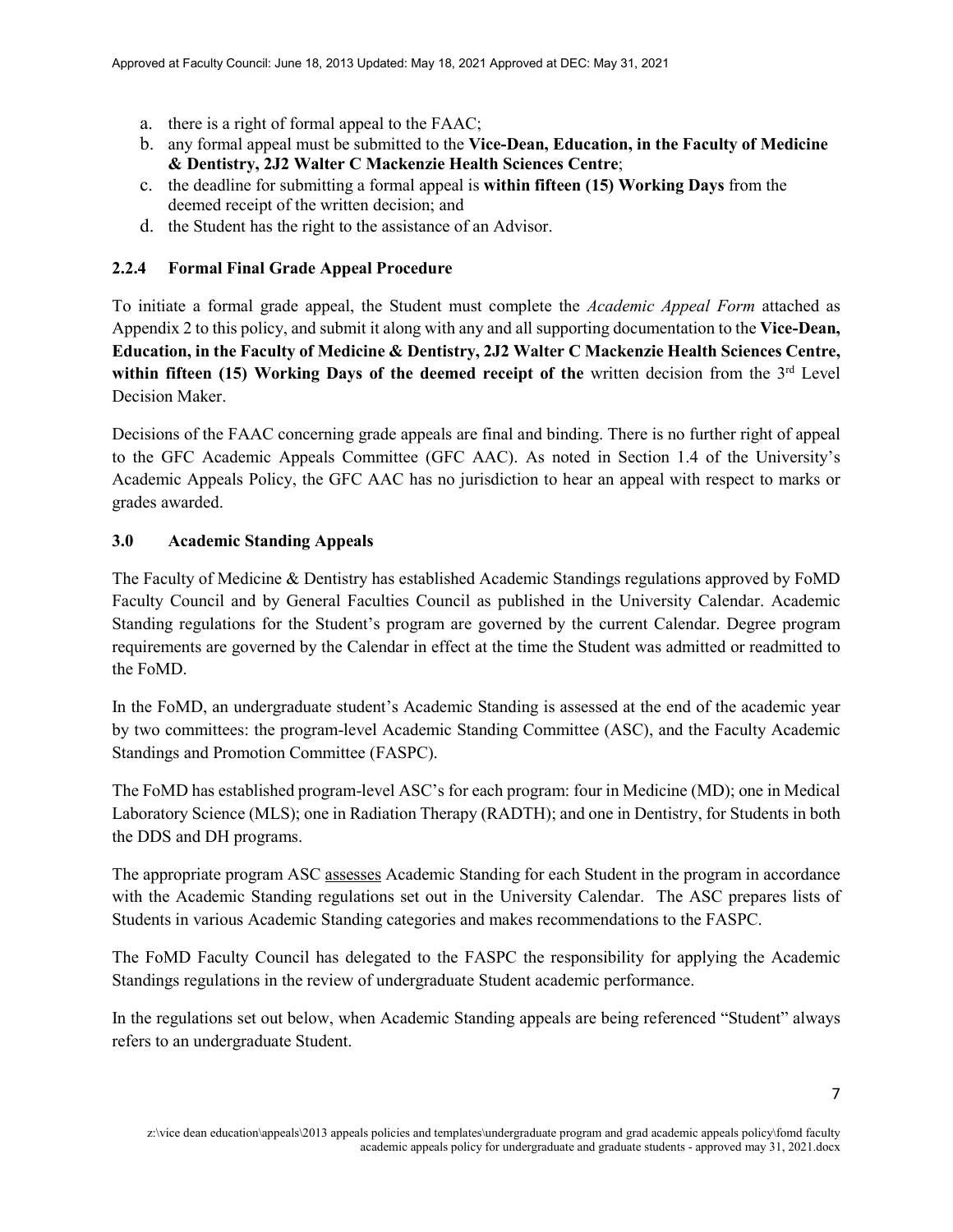### **3.1 Restrictions for Academic Standing Appeals**

The standards of Student academic performance required for promotion and graduation, as described in the Academic Standings regulations set out in the University Calendar, are not subject to appeal; however, the application of the standards are appealable on appropriate grounds, as noted in Section 3.3.1 of this policy.

# **3.2. Informal Academic Standing Appeal Procedure**

A Student is initially assessed by the appropriate ASC. A Student who is found to be in academic difficulty will be contacted by the senior program administrator. The senior program administrator will provide the Student with an opportunity to meet and discuss any extenuating circumstances that may have affected the Student's academic performance. The Student is encouraged to bring to this meeting an advocate from the OAW or a representative from the Office of the Student Ombuds, or an Advisor of their choice.

The senior program administrator will advise the Student that their Academic Standing will be discussed at the FASPC meeting when Academic Standing is officially assessed and applied by the FASPC. The Student will be further advised of their right to present information directly to the FASPC. The Student will be provided with the date and time of the meeting, at least **two (2) Working Days** in advance of the meeting. A Student who does not want to, or is unable to appear before the FASPC can have an Advisor or representative present information on their behalf.

The FASPC will hear from the senior program administrator and the Student (and/or the Student's advocate) and will make a ruling on the Student's Academic Standing. Should the FASPC allow a Student to continue it can impose any conditions it deems appropriate. Under certain circumstances, Students may be allowed re-examination privileges in failed courses. The FASPC may require a Student to satisfactorily complete a remedial program before they are permitted to take a re-examination.

Students can appeal the FASPC decision, including such matters as: the setting of conditions which must be met by the Student in order to continue in their program; a requirement that the Student withdraw from their program; or a decision to deny promotion or graduation. In such cases the FASPC will notify the Student of their right to appeal to the FAAC, and that the appeal must be received **within fifteen (15) Working Days** of the deemed receipt of its decision.

Section 5.2.3 states, that "[t]he FAAC shall have no jurisdiction to hear an appeal until the Student has exhausted all informal appeal processes available within the Faculty." The meeting with the senior program administrator and the meeting with the FASPC shall be considered informal levels of appeal for the purposes of the FAAC having jurisdiction to hear the appeal.

# **3.3 Formal Academic Standing Appeal Procedure**

To initiate a formal Academic Standing appeal, the Student must complete the *Academic Appeal Form* attached as Appendix 2 to this policy, and submit it along with any and all supporting documentation to the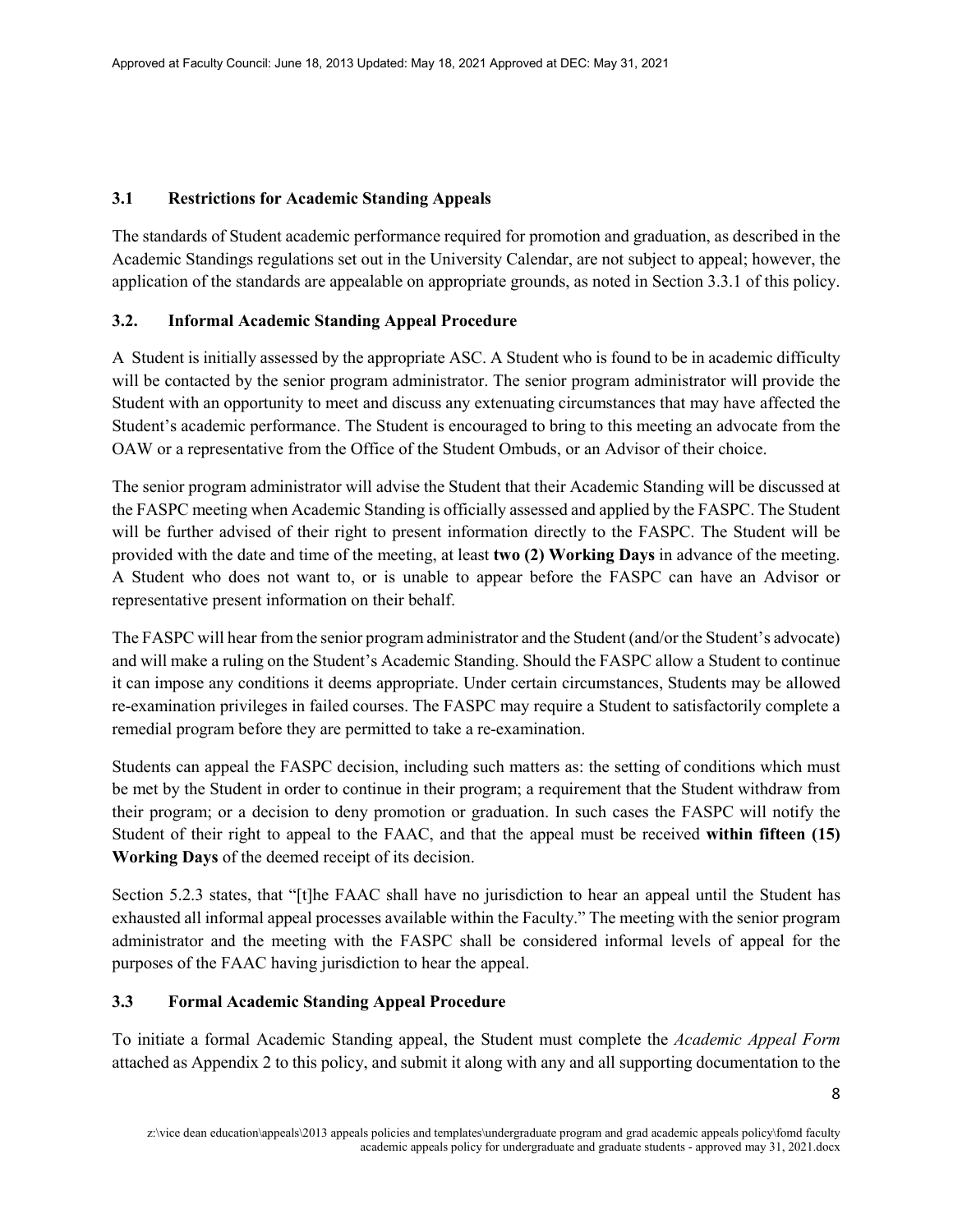**Vice-Dean, Education, in the Faculty of Medicine & Dentistry, 2J2 Walter C Mackenzie Health Sciences Centre, within fifteen (15) Working Days of the deemed receipt of the FASPC's written decision**.

#### **3.3.1 Grounds for Appeal**

Students who have had their academic performance adversely affected by an unusual or extraordinary circumstance or set of circumstances may appeal to the FAAC.

FASPC decisions in the application of the Academic Standings regulations may be appealed by the Student on appropriate grounds, which may include, but are not limited to:

- a. procedural errors;
- b. the Student believes that there were extenuating circumstances having a bearing on their performance that were not known to the FASPC;
- c. the Student believes that all factors relating to their performance were not adequately considered;
- d. bias or discrimination against the Student.

If the grounds for appeal relate to extenuating circumstances, the Student should articulate in writing the extenuating circumstances they have faced. The FAAC would like to know if there was a single event or a number of events or incidents which led to the poor academic performance. The Student should be specific and support the assertions with facts. The Student may, however, also provide verbal explanations at the time of the appeal hearing.

Documentation in support of the grounds for appeal must be submitted, where relevant. Examples of documentation that could be provided include: medical documentation, a death certificate, a statutory declaration in the case of domestic affliction (for example domestic abuse or primary care of a family member), or letters of support testifying to the Student's academic potential are examples of documentation that could be included.

The FAAC recognizes that due to the personal nature of the extenuating circumstances, the Student may not have provided this information at the informal level of appeal to the FASPC; if this is the case, the Student is to indicate what information that is being provided is new.

In cases where a Student is required to withdraw, and is appealing their grade in one or more courses the Chair of the FAAC, in consultation with the Vice-Dean, Education, may decide to have the Student's appeal on both matters (the Grade(s) and the Academic Standing) heard at the same time by the same FAAC. The Chair's decision is final and binding.

#### **3.3.2 Relief Requested**

The Student can state their preference for relief from most desirable to least desirable. For example, the Student could request that they rewrite an examination; request an additional opportunity to demonstrate a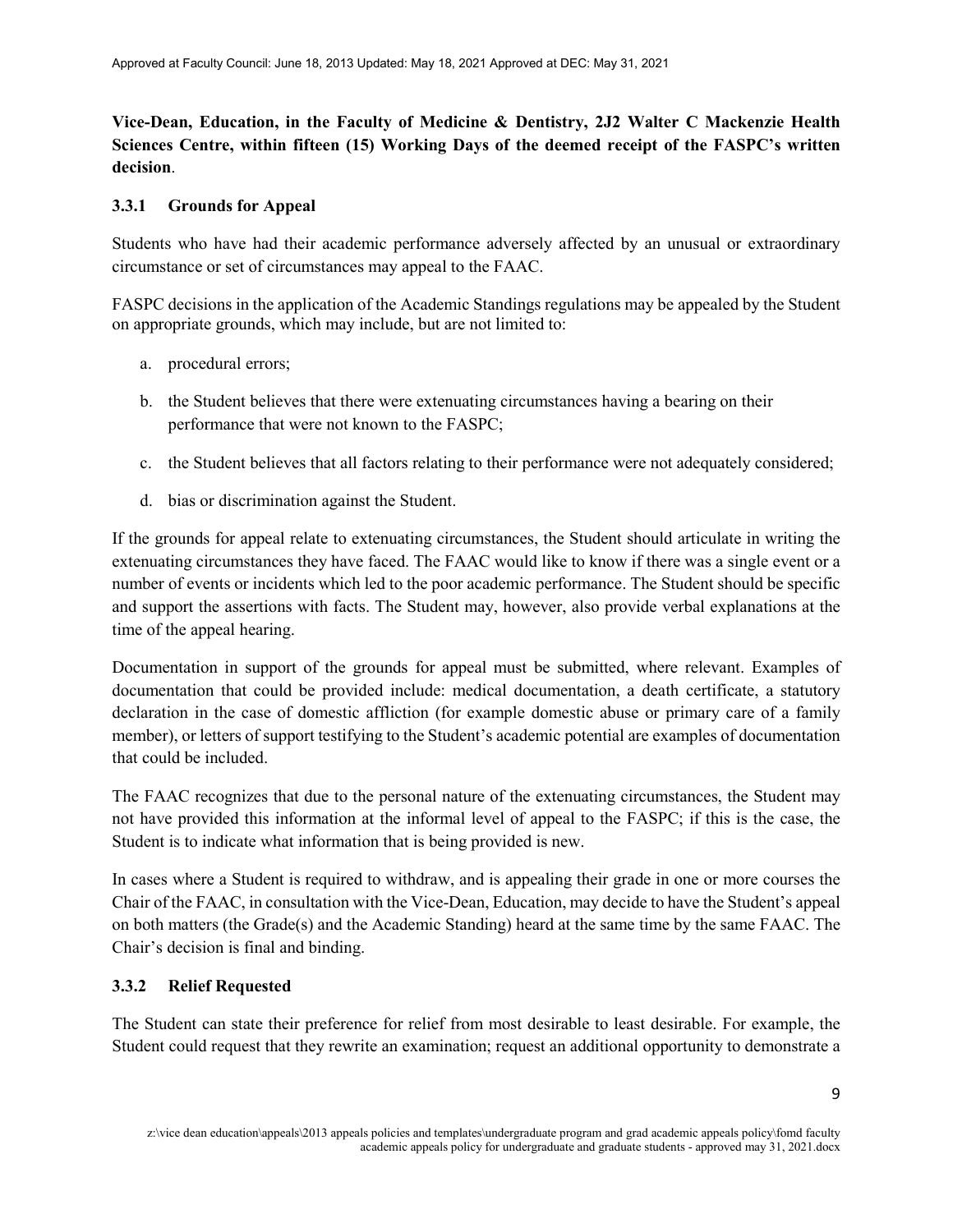satisfactory level of knowledge or performance; request remedial training prior to the taking of a reexamination; and/or request a leave of absence.

Students should be aware that the remedy of a re-examination is not a guaranteed remedy, as there is a possibility that the student would not achieve the level of performance required on the re-examination or that the Student has already been afforded one re-examination privilege during the academic year.

# **4.0 Appeals to the Faculty Academic Appeals Committee (FAAC)**

Upon receipt of an appeal, the Faculty level appeal process is initiated as noted in Section 6.0 of this policy. Section 5.0 of this policy sets out information regarding the Faculty Academic Appeals Committee (FAAC).

# **4.1 Information on the Preparation and Submission of Appeals**

Information on the submission of appeals, associated deadlines, and other process related matters is available from the **Office of the Vice-Dean Education, 2J2.07 Walter C Mackenzie Health Sciences Centre**. Students wishing to consult the Vice-Dean, Education, should make an appointment, and may do so by contacting the executive assistant to the Vice-Dean at 780-492-5995.

Advice and assistance in the preparation and submission of appeals is available from the OAW in the FoMD, Office of the Student Ombuds, Student Legal Services or any other Advisor a Student may choose.

# **5.0 Faculty Academic Appeals Committee**

# **5.1 Authority**

Section 29 (3) of the *Post-Secondary Learning Act* states that "A faculty council may delegate any of its powers, duties and functions under this Act as it sees fit and may prescribe conditions governing the exercise or performance of any delegated power, duty or function, including the power of subdelegation."

The FoMD Faculty Council has established a Faculty Academic Appeals Committee (FAAC) and has delegated to the (FAAC) the right to hear final level of appeals from Students as set out in Sections 5.2 and 5.3 of this policy. In accordance with Section 1.1.1 of the University's Academic Appeals Policy: "General Faculties Council is interested in ensuring that each Faculty at the University establish procedures whereby decisions affecting the Academic Standing of a Student may be reviewed and appealed within the Faculty."

# **5.2 Jurisdiction of the FAAC**

- 1. The FAAC shall hear and determine grade appeals from undergraduate and graduate Students.
- 2. The FAAC shall hear and determine appeals from undergraduate Students registered in the Faculty of Medicine & Dentistry regarding adverse Academic Standing decisions. Academic Standing includes but is not limited to such matters as: the requirement for a Student to withdraw; the setting of conditions such as remediation in order for a student to continue in their program; promotion and graduation.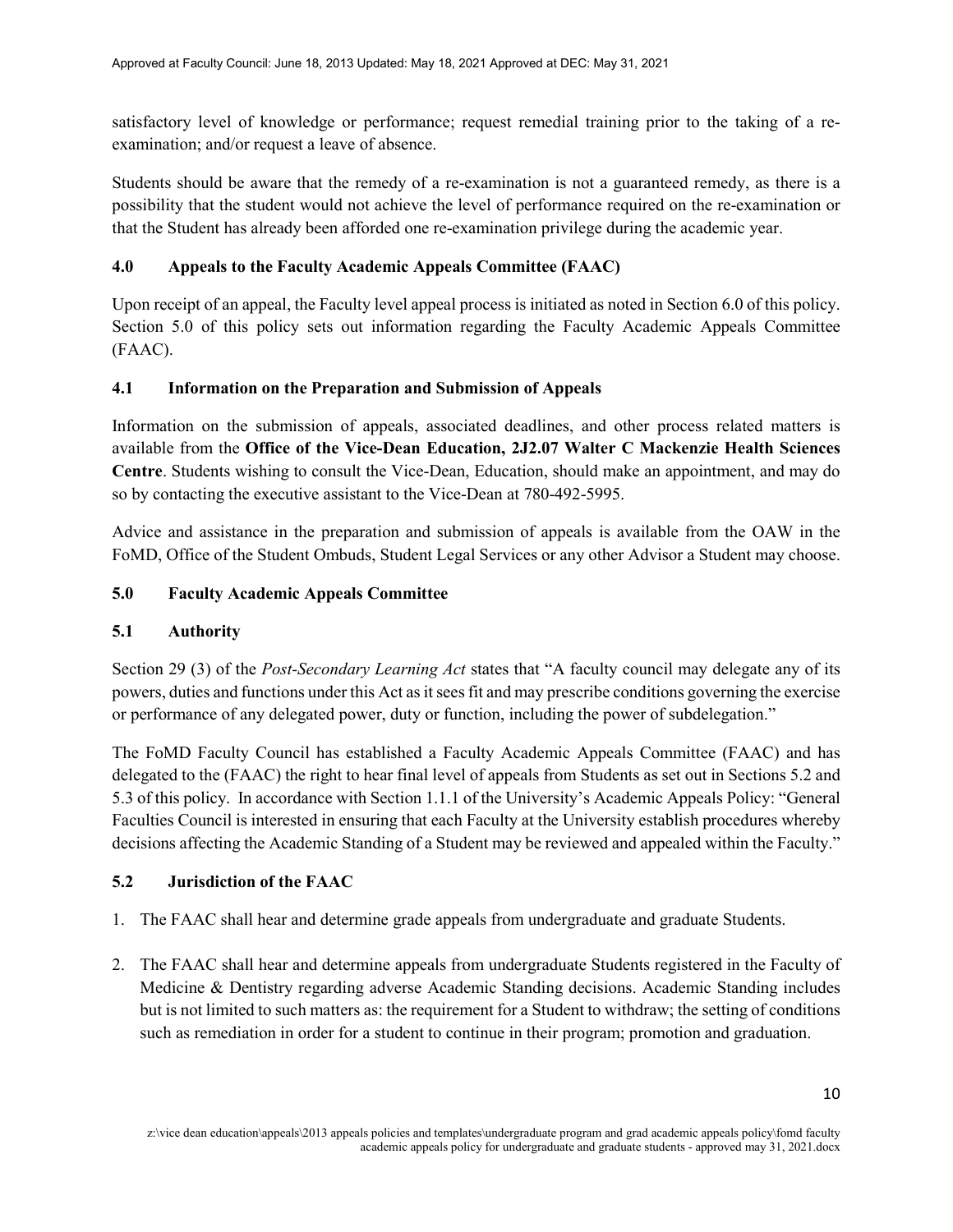- 3. The FAAC shall have no jurisdiction to hear an appeal until the Student has exhausted all informal appeal processes available within the Faculty.
- 4. The FAAC shall have no jurisdiction to hear an Academic Standing appeal where:
	- a. the Student was granted relief by the Faculty with written conditions and specified consequences should the conditions not be met; and
	- b. the Student was informed of both the right of appeal at the time the conditions were set and that, by not appealing the conditions and specified consequences, any further appeal rights were waived.
- 5. The FAAC shall have no jurisdiction to hear an appeal with respect to:
	- a. a decision to refuse admission or readmission to the Faculty;
	- b. a decision relating to the granting of credit for courses taken or to be taken outside the University of Alberta;
	- c. a discipline matter or a decision on Academic Standing arising from a discipline matter<sup>[4](#page-10-0)</sup>;
	- d. a decision on Academic Standing arising from a Practicum Intervention, as defined and set out in the Practicum Intervention Policy<sup>[5](#page-10-1)</sup>.
- 6. The FAAC shall hear an appeal from the Student against the same decision only once. However, students who appeal an FAAC decision regarding Academic Standing may come before the FAAC a second time if this is specifically requested in writing by the GFC AAC. For example, such a request may occur if new information has been produced.

# **5.3 Powers of the FAAC**

l

- 1. The decision of the FAAC shall be either:
	- a. to uphold (grant) the Student's appeal and grant relief;
	- b. to deny the appeal.
- 2. In cases where the FAAC upholds the appeal, the FAAC has unfettered discretion to grant relief. In all cases, Students granted relief shall proceed with written conditions and specified consequences should the conditions not be met. Examples of relief may include, but are not limited to: directing that a Student rewrite an examination; requiring appropriate remedial training be satisfactorily completed before a reexamination is written; providing a Student with an additional opportunity to demonstrate a satisfactory level of knowledge or performance.
- 3. In cases where the FAAC grants repeat examinations or other forms of evaluation, the standard to be met by the Student shall be determined by the FASPC in advance of the examination or other evaluation and the student notified at the earliest opportunity.

**<sup>4</sup>** Refer to the Code of Student Behaviour for policy related to appeal of a disciplinary matter.

<span id="page-10-1"></span><span id="page-10-0"></span>**<sup>5</sup>** Refer to the Practicum Intervention Policy for policy related to the Practicum Interventions.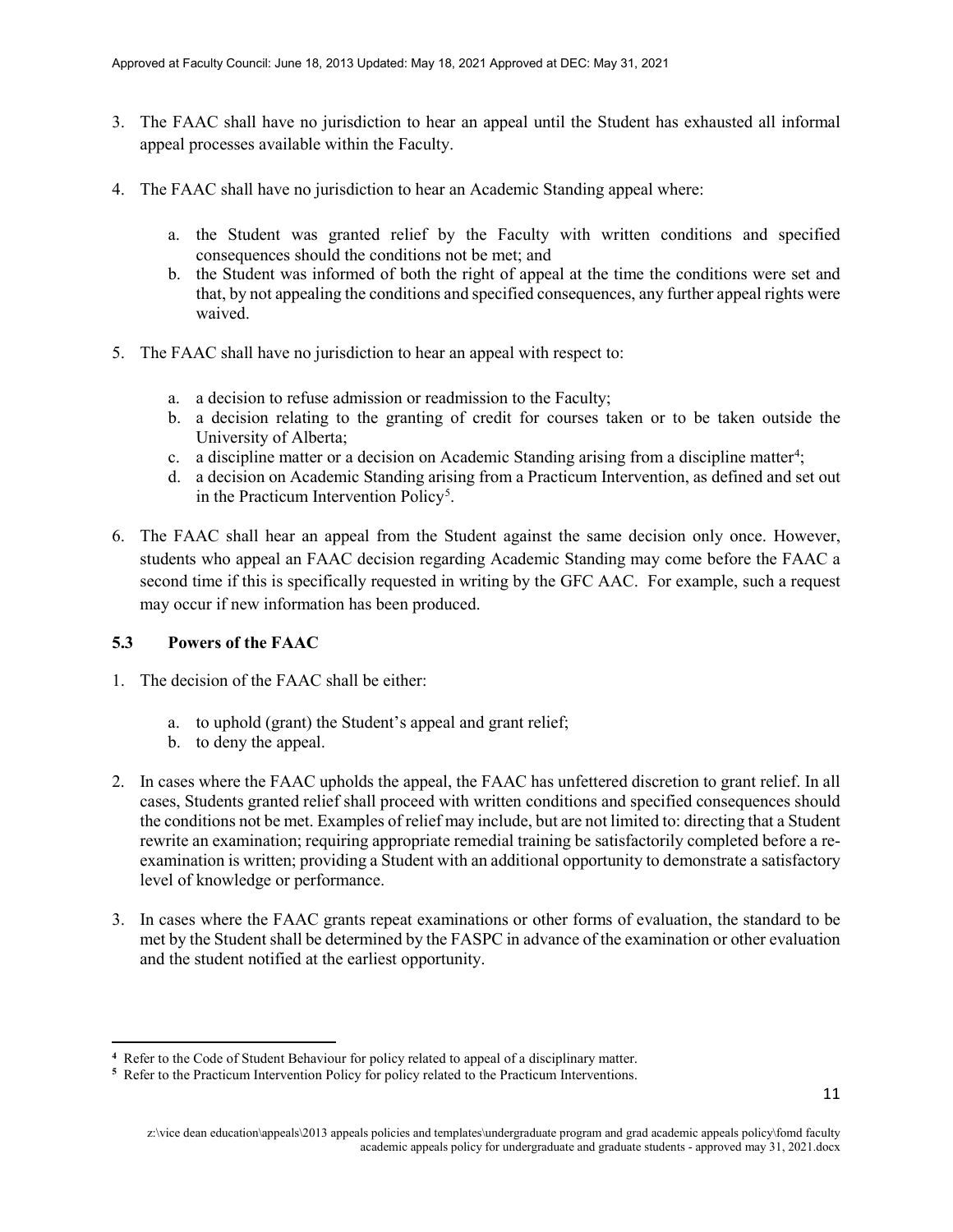4. A Student can appeal an Academic Standing decision made by the FAAC and/or the conditions imposed by the FAAC. In either case the Student would need to appeal **within fifteen (15) Working Days of the deemed receipt of the FAAC decision**, to the GFC AAC as set out in the University's Academic Appeals Policy.

[https://www.ualberta.ca/governance/resources/policies-standards-and-codes-of-conduct/academic](https://www.ualberta.ca/governance/resources/policies-standards-and-codes-of-conduct/academic-appeals-policy.html)[appeals-policy.html](https://www.ualberta.ca/governance/resources/policies-standards-and-codes-of-conduct/academic-appeals-policy.html)

### **5.4 Composition of the FAAC**

The FAAC is comprised of the members as set out below. The Chair, the Panel of Faculty Members and the Panel of Students are eligible to sit on appeal hearings as set out in Section 5.6 of this policy.

### *Chair of the Academic Appeals FAAC*

The Chair shall be appointed by the Dean, and preferably will be someone who has previously served on the FAAC or has previous experience with appeals. The Chair shall not be a current member of the Dean's Executive Committee (DEC), any Academic Standing Committee (ASC) in the Faculty or the Faculty Academic Standing and Promotions Committee (FASPC), any Residency Program Committee (RPC) or the Academic Review Board (ARB). The Chair is eligible to hear appeals from Postgraduate Medical Education Students, undergraduate Students, and graduate Students.[6](#page-11-0)

### *Panel of Faculty Members*

The Faculty of Medicine & Dentistry shall elect between ten (10) and fifteen (15) faculty members. Faculty members shall not be a current member of the DEC, any ASC in the Faculty, the FASPC, any RPC or the ARB. The faculty members are to be elected by a vote of the full-time academic staff of the Faculty of Medicine & Dentistry. The intent will be to ensure an opportunity for wide representation from across the Faculty. Faculty members are eligible to hear appeals from undergraduate Students, graduate Students and Postgraduate Medical Education students.

#### *Panel of Student Members*

l

The respective students' association shall normally appoint eight (8) student members in the following manner: three (3) from the Medical Students' Association, three (3) from Dentistry (two (2) from the Dental Students' Association and one (1) from Dental Hygiene), one (1) from Medical Laboratory Science, one (1) from Radiation Therapy, and one (1), normally, from the Graduate Students' Association. Undergraduate Student members of the FAAC shall not be current members of any ASC in the Faculty or the FASPC. Student members are eligible to hear appeals from undergraduate and graduate Students as set out in Section 5.6 in this policy*.*

The Professional Association of Residents of Alberta (PARA) shall normally appoint five (5) student members. Student members of the FAAC shall not be current members of any RPC or the ARB. The student

<span id="page-11-0"></span>**<sup>6</sup>** Please Note: there is a separate policy that deals with appeals from Postgraduate Medical Education Students; however, the Chair, the faculty members and student members can serve on appeals as delineated in this policy.

z:\vice dean education\appeals\2013 appeals policies and templates\undergraduate program and grad academic appeals policy\fomd faculty academic appeals policy for undergraduate and graduate students - approved may 31, 2021.docx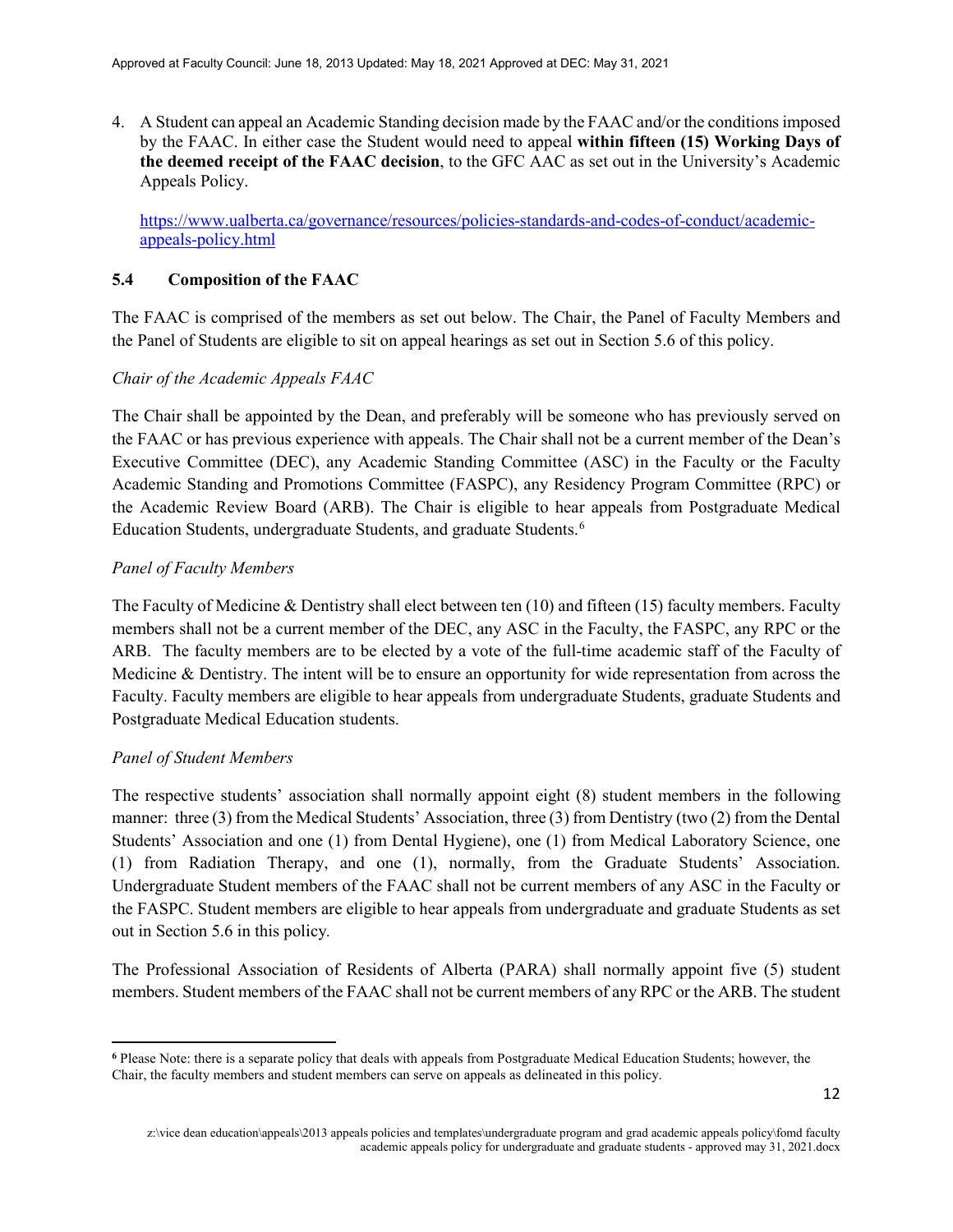members are eligible to hear appeals from PME Students as set out in Section 5.6 of the *Faculty of Medicine & Dentistry Academic Appeals Policy for Postgraduate Medical Education Students*.

### **5.5 Terms of Office for FAAC Members**

- 1. The Dean shall determine the term of office for the Chair.
- 2. The faculty members will serve for staggered terms of up to three (3) years.
- 3. The Student members will normally serve a one (1) year term.
- 4. Any Panel Member who has been called to serve on the FAAC for a particular case may complete their service on that case even if their term expires or, in the case of student members, a student graduates or changes status from undergraduate to graduate or graduate to undergraduate status.

### **5.6 Constituting the Panel to Hear an Appeal**

- 1. The FAAC members constituted to hear an appeal shall consist of the Chair, two (2) other faculty members, and two (2) student members (hereinafter referred to as the "Panel").
- 2. If the Chair of the FAAC is not able to Chair a hearing, the Vice-Dean, Education, shall have the discretion to appoint a faculty member as Chair for a hearing. The Vice-Dean, Education, may appoint the Chair from among the elected faculty members of the FAAC, or from outside the FAAC.
- 3. For each appeal, the Chair will constitute the Panel from the *Panel of Faculty Members* and the *Panel of Students.* In cases where members are unavailable, the Vice-Dean, Education, or the Chair may appoint members as noted in this section:
	- a. No Panel member shall have been involved previously in the academic matter being appealed;
	- b. If no faculty members from the *Panel of Faculty Members* are available, the Chair of the FAAC or the Vice-Dean, Education, may appoint from outside the *Panel of Faculty Members* other faculty members to constitute the Panel. In such cases, both parties will be given the opportunity to challenge potential members of the Panel as noted in Section 6.1.2;
	- c. If no student members from the *Panel of Student Members* are available, the Chair of the FAAC or the Vice-Dean, Education, may appoint from outside the *Panel of Student Members* other student members to constitute the Panel. In such cases, both parties will be given the opportunity to challenge potential members of the Panel as noted in Section 6.1.2;
	- d. If an appeal is from a Student in the MD Program, at least one (1) student member on the hearing Panel should be from the MD program;
	- e. If an appeal is from a student in the MLS program, at least one (1) student member on the Panel should be from Medical Laboratory Science;
	- f. If an appeal is from a DDS Student in the Department of Dentistry, at least one (1) student member on the Panel should be from the DDS program;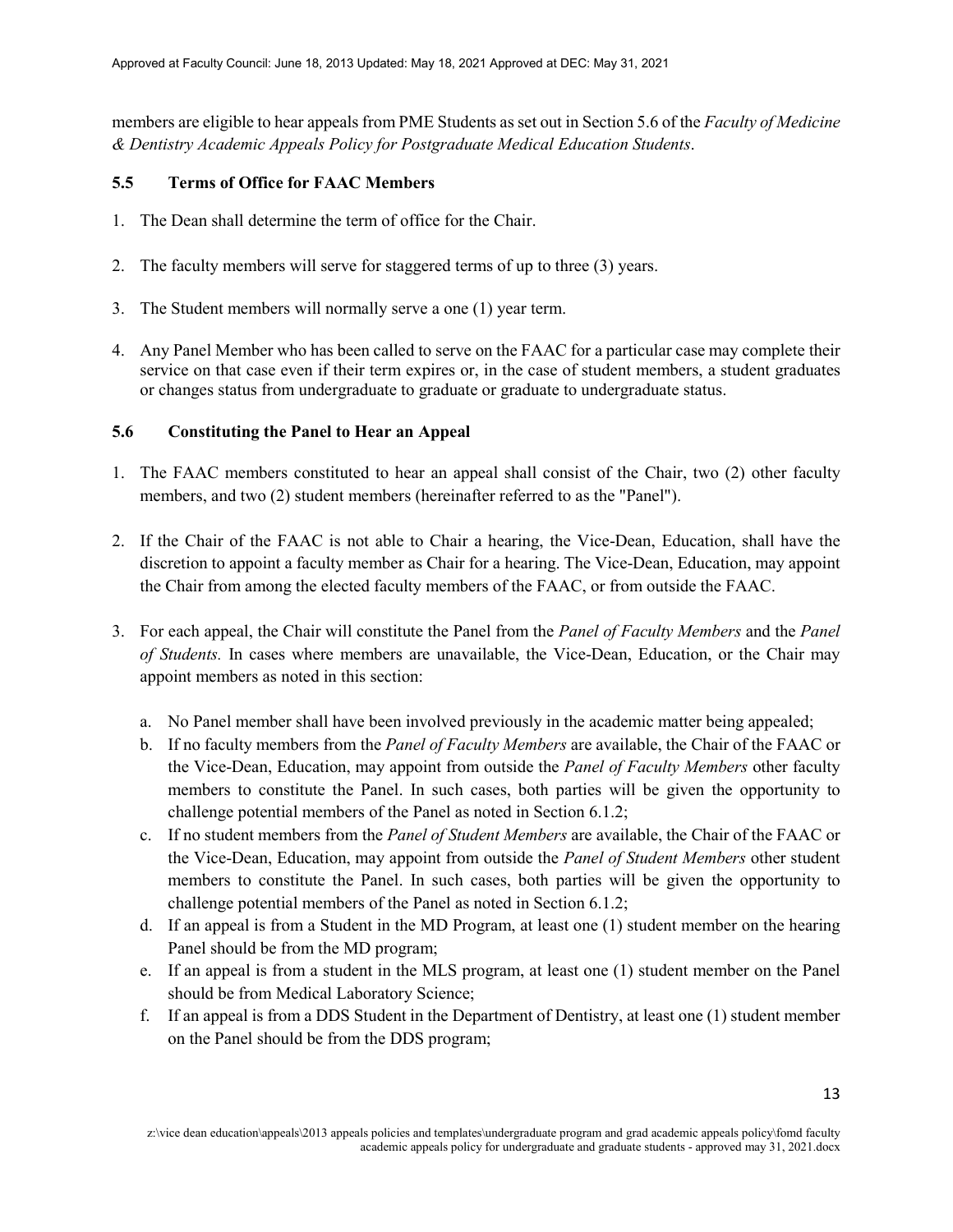- g. If an appeal is from a Dental Hygiene Student, at least one (1) student member on the Panel should be from the Dental Hygiene program;
- h. If an appeal is from a Radiation Therapy Student, at least one (1) student member on the Panel should be from the Radiation Therapy program;
- i. If a grade appeal is from a graduate Student, one (1) graduate student member, should normally be on the Panel. The second student member will be an undergraduate student and can come from any program offered by the FoMD;
- j. If a grade appeal is from an undergraduate Student, the student members will be undergraduate students and can come from any program offered by the FoMD;
- k. Panel members will be asked in advance of a hearing to declare any possible bias. If a Panel member declares such a bias, a member from the same category will be selected from the members that both parties were given an opportunity to challenge.

### **6.0 FAAC Procedures**

# **6.1 Procedures Prior to an FAAC Hearing**

- 1. Upon receipt of an appeal, the Vice-Dean, Education, shall:
	- a. provide the name of the Chair to the Appellant and Respondent, and to the extent possible, provide the date being considered by the Chair for the hearing;
	- b. provide the Appellant and Respondent with a written acknowledgement of the appeal;
	- c. provide a copy of the appeal and all documents provided by the Appellant;
	- d. provide the Appellant and Respondent with a list of On-Campus Sources of Assistance;
	- e. in the case of an Academic Standing appeal advise the Respondent that their response must include the following minimum information:
		- i. response to the Appellant's grounds for appeal;
		- ii. the academic standing regulations from the Calendar governing the Appellant's program (normally the current Calendar regulations);
		- iii. a copy of the Appellant's transcript;
		- iv. any documentation that the Respondent plans to refer to at the hearing.
	- f. in the case of a Grade appeal advise the Respondent that their response must include the following minimum information:
		- i. response to the Appellant's grounds for appeal
		- ii. any documentation that the Respondent plans to refer to at the hearing.
	- g. advise the Respondent that a response is required **within fifteen (15) Working Days** of the deemed receipt of the material;
	- h. provide the Appellant and the Respondent with the FAAC membership list.
- 2. The Appellant and Respondent will have **five (5) Working Days** after receipt of the FAAC membership lists to lodge any challenge requesting that a Chair or a panel member not serve on the appeal. Challenges may only be made on the grounds that the Chair or panel member may have a bias that would prevent a fair hearing. The challenge must include written reasons to support the challenge. The Chair shall consider and rule upon the challenge. The decision of the Chair will be made without receiving further submissions and shall be final and binding.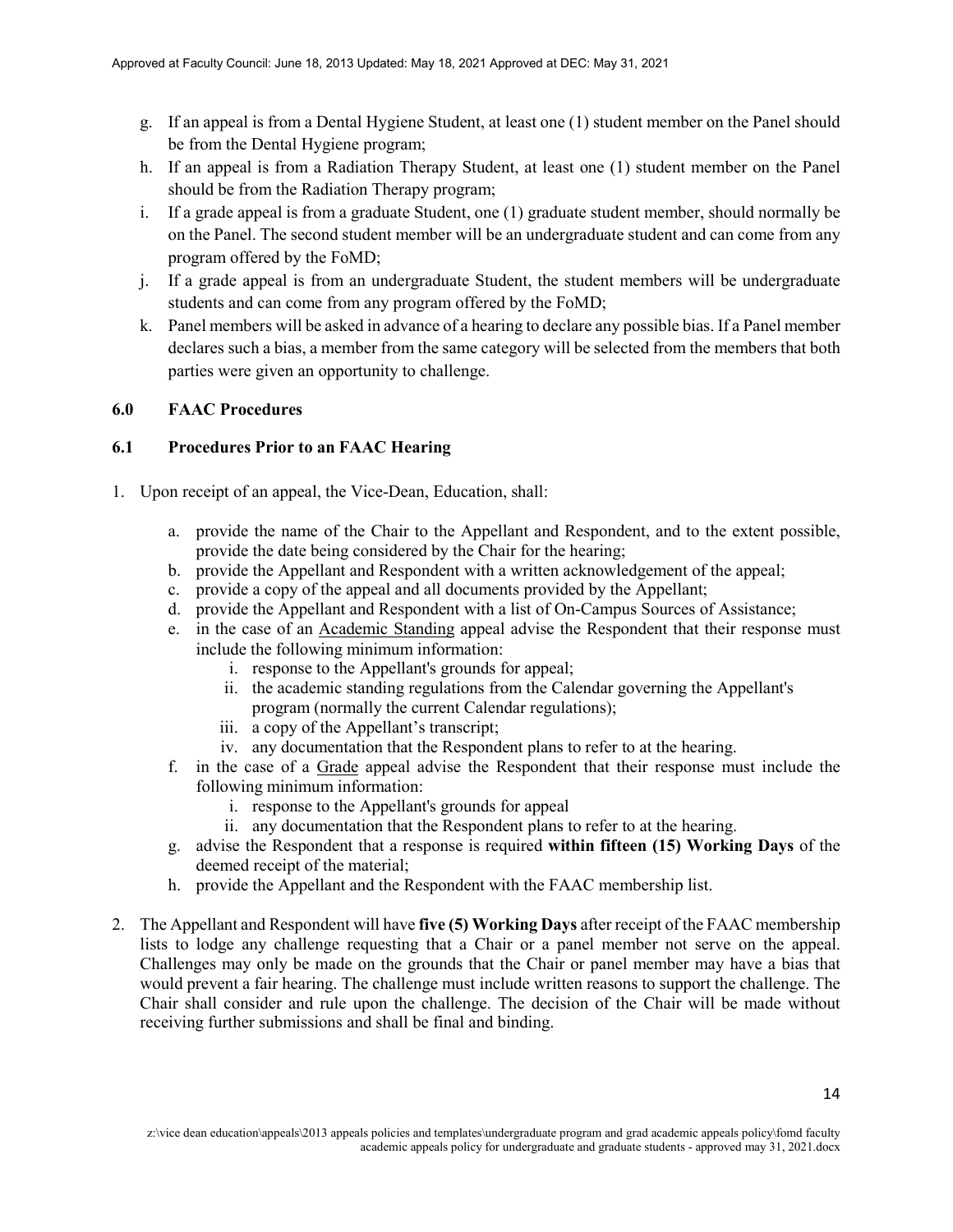- 3. Neither party shall have independent direct contact with the Chair about the appeal prior to the hearing. In the event that a procedural issue is raised before the hearing, the Vice-Dean, Education, will refer the matter to the Chair. The Chair will make a decision on the issue and before doing so may consult with the Vice-Dean, Education, and may consult with members of the Panel. At the request of the Vice-Dean, Education, or one of the parties, the Vice-Dean, Education, may ask the Chair to speak with both parties, and/or their Advisors, directly and together. The decision of the Chair shall be final and binding.
- 4. Once the appeal has been received, either the Appellant or the Respondent may request in writing an extension of any future time limits. The Chair may extend any of the time limits where they are of the opinion that the Appellant or Respondent has reasonable grounds for requesting such extension. The decision of the Chair may be made without a hearing and shall be final and binding.
- 5. The Appellant and Respondent must notify the Vice-Dean, Education, immediately upon selecting an Advisor for purposes of representation at the FAAC hearing. This information will be provided to the Chair, the other party, and the Panel, if constituted.
- 6. If either the Appellant or Respondent plans to call witnesses, then that party must provide a witness list to the Vice-Dean, Education, at least five (5) Working Days prior to the hearing date. The Vice-Dean, Education, shall ensure that as witnesses become known, the other party and the Panel are informed as to the identity of the witnesses. Each party is responsible for securing the attendance of their witnesses at the hearing.

# **6.2 The FAAC Hearing Date**

- 1. The Chair shall set a time and place for the hearing of the appeal.
- 2. The Faculty shall normally establish pre-set hearing dates. The Chair will select a hearing date, normally from the preset hearing dates taking into account the need for parties to be provided with reasonable notice of the hearing date.
- 3. If the time of the hearing is after the start of the fall, winter, spring, or summer term, the Appellant may be permitted a temporary registration, which is subject to cancellation if the appeal is denied. However, no temporary registration will be permitted if, in the opinion of the Dean, a case of Public Safety is involved. In accordance with the University of Alberta Calendar students who owe money to the University will not have access to registration.
- 4. The Chair shall provide the Panel Members, the Appellant, the Respondent and their respective Advisors with:
	- a. the date, time and place of the appeal hearing; and
	- b. the appeal, the response, and any documentation received from the parties.

# **6.3 Procedures at the FAAC Hearing**

- 1. The quorum for the Panel shall be the Chair, one faculty member, and one student.
- 2. Decisions of the Panel shall be by majority vote, with the Chair casting a vote in all cases.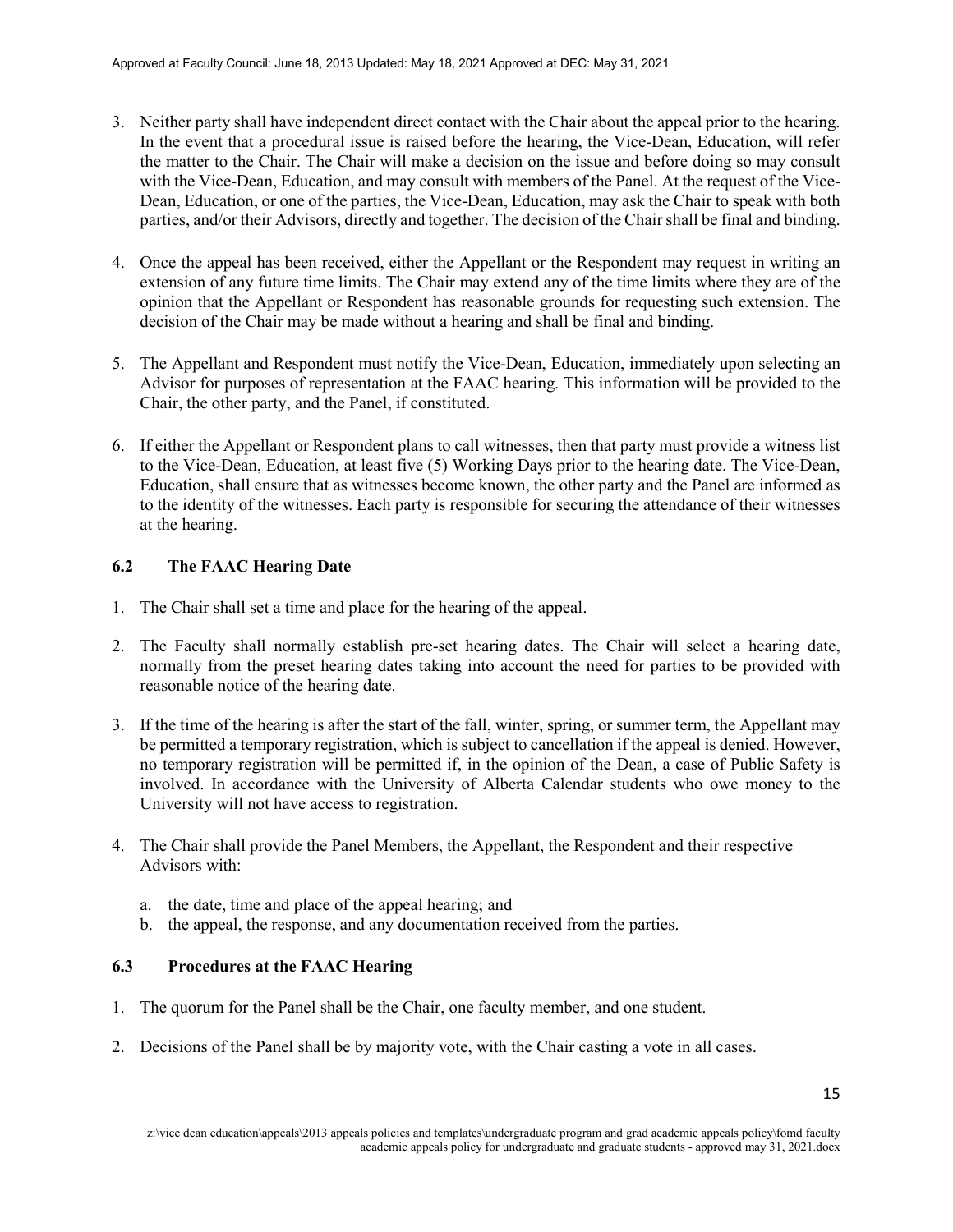- 3. Prior to hearing the case the Panel shall:
	- a. determine whether the appeal falls within its jurisdiction; and
	- b. take the necessary steps to familiarize themselves with the relevant regulations that govern the Student's program.
- 4. If the Appellant or Respondent does not appear on the date set for the hearing of the appeal, the Panel may, in its discretion, reschedule the hearing or proceed with the hearing in the absence of the Appellant or the Respondent.
- 5. Both parties and the Panel may call and question witnesses and may call evidence.
- 6. The Appellant and Respondent may each be accompanied by one Advisor.

#### **6.4 FAAC Suggested Hearing Procedures**

The FAAC shall conduct hearings in a manner which, in its sole discretion, it considers proper. All determinants of process shall be made by the Chair. The hearing will normally follow these procedures, which the FAAC may vary:

- a. The Chair shall make an opening statement to introduce the parties to the appeal;
- b. The Chair shall explain the rules of decorum, review the procedures to be followed, and confirm the jurisdiction of the FAAC. The Appellant and Respondent may make statements, present evidence and ask questions as noted in this section. All questions should be directed through the Chair unless the Chair decides otherwise. The Chair shall ensure that everyone has sufficient opportunity to ask questions;
- c. The Chair shall invite the Appellant (and/or Advisor) to make an opening statement and present their case;
- d. The Chair shall invite the Respondent (and/or Advisor) to question the Appellant.
- e. The Panel may question the Appellant;
- f. The Appellant's witnesses shall be called by the Chair one at a time and shall be present only while they are providing evidence. The witnesses shall be questioned first by the Appellant (and/or Advisor), then by the Respondent (and/or Advisor), and finally by the Panel. The Appellant (and/or Advisor) may then re-question the witness but only on matters that have arisen in the course of the previous questioning by the aforementioned parties;
- g. When questioning is concluded, the witness shall be dismissed by the Chair. The questioning procedures shall be repeated for each witness;
- h. The Chair shall invite the Respondent (and/or Advisor) to make an opening statement and present the case;
- i. The Chair shall invite the Appellant (and/or Advisor) to question the Respondent.
- j. The Panel may question the Respondent;
- k. The Respondent's witnesses shall be called by the Chair one at a time and shall be present only while they are providing evidence. The witnesses shall be questioned first by the Respondent (and/or Advisor); next by the Appellant (and/or Advisor); and finally by the Panel. The Respondent (and/or Advisor) may re-question the witnesses but only on matters that have arisen in the course of the previous questioning by the aforementioned parties;
- l. When questioning is concluded, the witness shall be dismissed by the Chair. The questioning procedures shall be repeated for each witness;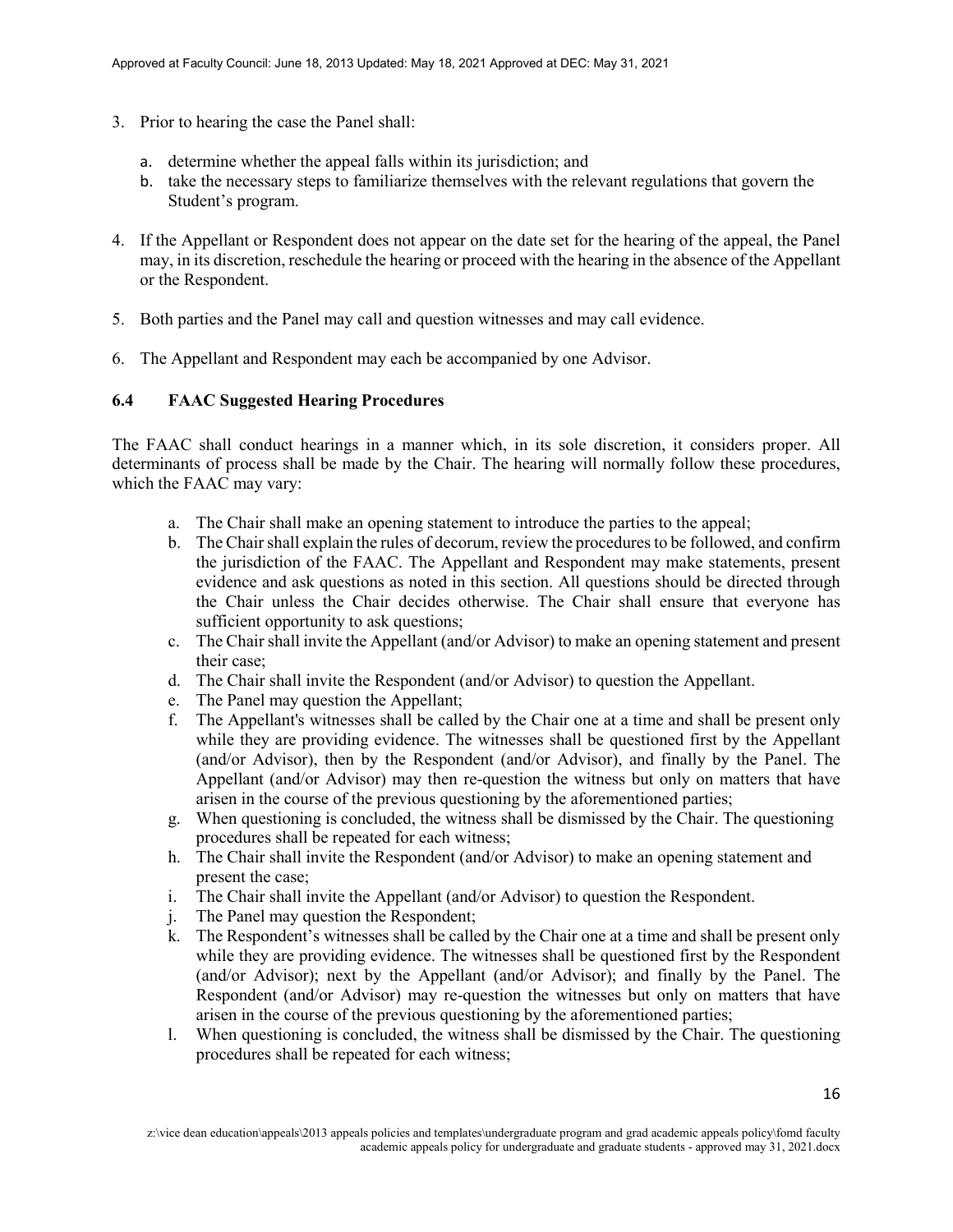- m. The Chair shall invite the Appellant (and/or Advisor) to present any evidence they may have by way of rebuttal. Such evidence shall be subject to questioning by the Respondent (and/or Advisor), followed by the Panel;
- n. The Chair shall invite the Appellant (and/or Advisor) to make a brief closing statement which is not subject to questioning;
- o. The Chair shall invite the Respondent (and/or Advisor) to make a brief closing statement which is not subject to questioning;
- p. The Chair shall adjourn the hearing for the Panel's deliberation; the Appellant and Respondent (and Advisors) shall leave the hearing; and
- q. The Panel shall deliberate and reach a decision by majority vote.

#### **6.5 Communicating the Decision of the FAAC**

 $\overline{\phantom{a}}$ 

- 1. Where practical, the Chair of the FAAC will communicate the decision to the Vice-Dean, Education. The Vice-Dean, Education, will relay the decision to the Appellant (and Advisor) and the Respondent (and Advisor).
- 2. The Chair shall submit the Written Reasons of the FAAC, normally, within ten (10) Working Days of the decision being reached. The Written Reasons shall be signed by the Chair and provided to the Vice-Dean, Education. The Vice-Dean, Education, shall then send a copy of the decision to the Appellant (and Advisor), the Respondent (and Advisor), and the Dean.
- 3. In the event of an unsuccessful Academic Standing appeal, the Vice-Dean, Education, is responsible for informing the Student of their right of appeal to the GFC AAC. In such cases, the Student must appeal within the time limit of **fifteen (15) Working Days**, as set out in the University's Academic Appeals Policy. All information as set out in Section 1.1.3 of the University's Academic Appeals Policy must be provided to the Student.<sup>[7](#page-16-0)</sup>
- 4. In the event of a successful Academic Standing appeal, where the FAAC imposes conditions which must be met by the Student, the Vice-Dean, Education, shall inform the Student that an appeal of the conditions can be made to the GFC AAC. In such cases, the Student must appeal within the time limit of **fifteen (15) Working Days**, as set out in the University's Academic Appeals Policy. It is also important to note for Students that if they fail to appeal the conditions at the time they are set out, should the Student subsequently fail to fulfill the required conditions, further appeal rights are waived (both at the Faculty level and at the level of the GFC AAC). All information as set out in Section 1.1.3 of the University's Academic Appeals Policy must be provided to the Student.
- 5. Students who believe that there has been a miscarriage of justice in the hearing of their Academic Standing appeal (other than an appeal of a grade) by the FAAC may appeal to the GFC AAC. The definition of miscarriage of justice can be found on the University Governance website at:

<span id="page-16-0"></span>**<sup>7</sup>** In the event the Academic Appeals Policy changes, the policy should be consulted in all circumstances to ensure compliance.

z:\vice dean education\appeals\2013 appeals policies and templates\undergraduate program and grad academic appeals policy\fomd faculty academic appeals policy for undergraduate and graduate students - approved may 31, 2021.docx